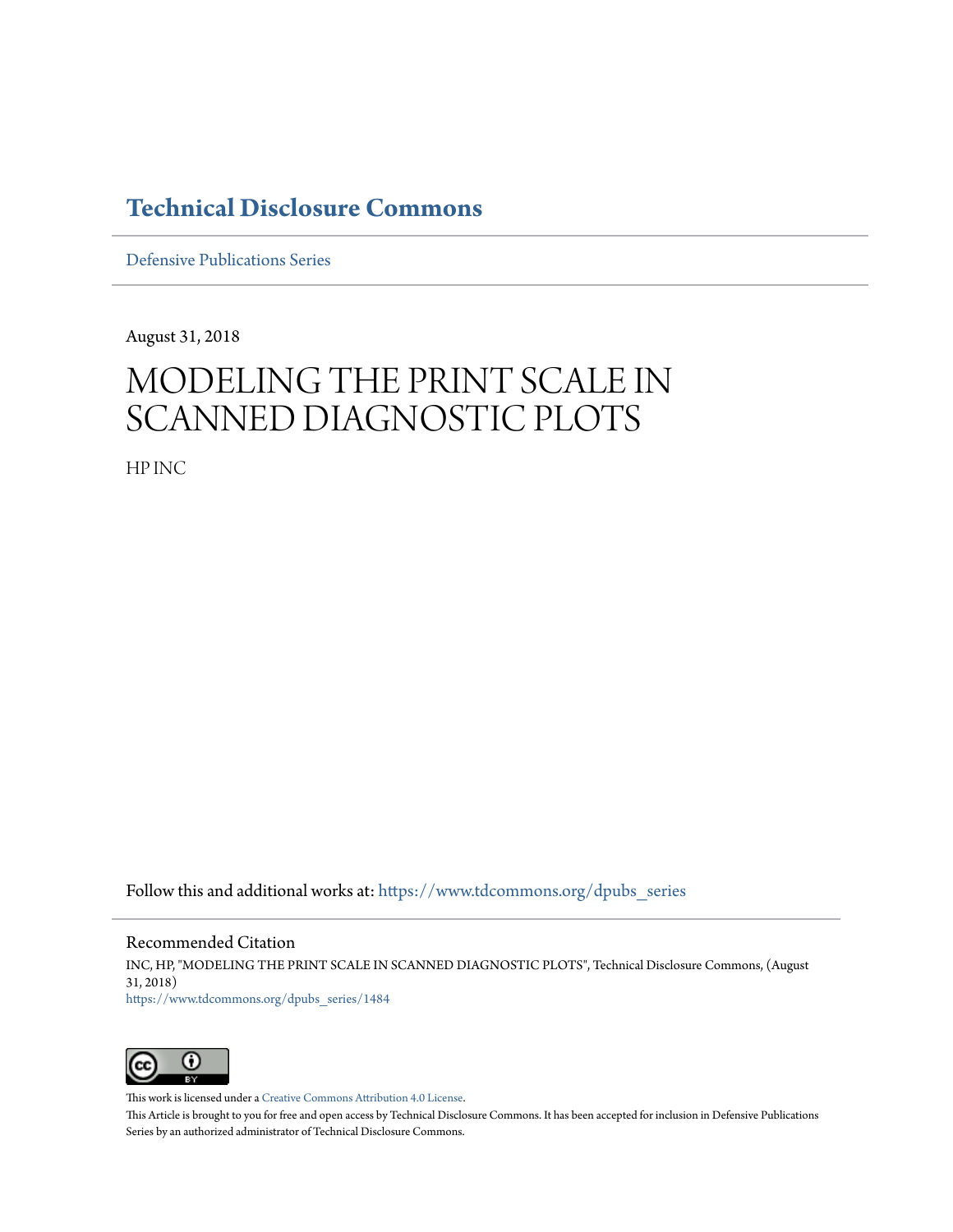#### **Modeling the Print Scale in Scanned Diagnostic Plots**

#### **Abstract**

**To perform visual print quality assessment various print quality metrics need to be measured and analyzed. The measurements made will be used by pen architects, writing system engineers, ink chemists and product quality assessment teams. These measurements are done by an image processing software which performs the print quality measurements on the image of a diagnostic plot. The diagnostic plot image may be acquired from various image acquisition systems, example scanners, area scan camera, line scan camera etc. Diagnostic plots contain predefined patterns designed to measure specific aspects of print quality. In this work, we propose a method to determine the print scaling error introduced during print process and show extended application of the determined affine transformation matrix in correcting the inspection ROI (Region of Interest) placement.** 

#### **Problem Statement**

**Determining the scaling introduced during print process is one of the key parameters that is required by writing system engineers. Print scaling can be determined by finding the affine transformation matrix which maps the pixel coordinate relationships between scanned image sample and its respective ideal artwork image. Due to linear distortions like translation, rotation and scaling errors introduced by the scanner, the affine transformation matrix computed cannot be directly used for determining uniform/non-uniform print scaling parameters.** 

#### **Our Solution**

#### **Modeling the print scale**

**To extract the print scale parameter along x-axis and y-axis (origin (x, y) = (0, 0) in top-left corner of image), we need to understand how various individual transformation parameters are introduced and how they are constituted in the final affine transformation matrix. This will help us extract print scale parameters from the final affine transformation matrix.** 

**In the order of their occurrence, below are the various distortions that are introduced into the scanned sample:** 

- **Uniform or non-uniform scaling introduced during print process (If the image is scaled along both x and y directions by same factor then it's uniform scaling and if the amount of scaling is different along x and y directions then it's non-uniform scaling). For simplicity we will refer to this scaling as print scaling**
- **Diagnostic print sample may be translated and/or rotated about an arbitrary point when placed on the scan bed (manually or through ADF (Automatic Document Feeder))**
- **Scanner/image acquisition system introduced uniform or non-uniform scaling (this is a known parameter, determined by calibration of the image acquisition device)**

Let us represent each of the above distortion using 3x3 affine transformation matrix (M). Let M<sub>PrintScale</sub> **transformation matrix represent the print scaling, MPlotPlacement transformation matrix represent the**  linear distortion introduced during placement of sample on scan bed and M<sub>ScanScale</sub> transformation **matrix represents the scaling introduced by the scanner. Now, we can represent the final affine transformation matrix MFinal as** 

**MFinal = MScanScale \* MPlotPlacement \* MPrintScale**

$$
\begin{bmatrix}\n\alpha' & 0 & 0 \\
0 & \beta' & 0 \\
0 & 0 & 1\n\end{bmatrix} + \begin{bmatrix}\n\cos \theta & -\sin \theta & cx * (1 - \cos \theta) + cy * \sin \theta + Px \\
\sin \theta & \cos \theta & -cx * \sin \theta + cy * (1 - \cos \theta) + Py \\
0 & 0 & 1\n\end{bmatrix} + \begin{bmatrix}\n\alpha & 0 & 0 \\
0 & \beta & 0 \\
0 & 0 & 1\n\end{bmatrix} =
$$
\nEquation\n
$$
\begin{bmatrix}\n\alpha' \alpha \cos \theta & -\alpha' \beta \sin \theta & \alpha' (cx * (1 - \cos \theta) + cy * \sin \theta + Px) \\
\alpha \beta' \sin \theta & \beta' \beta \cos \theta & \beta' (-cx * \sin \theta + cy * (1 - \cos \theta) + Py) \\
0 & 0 & 1\n\end{bmatrix} = -
$$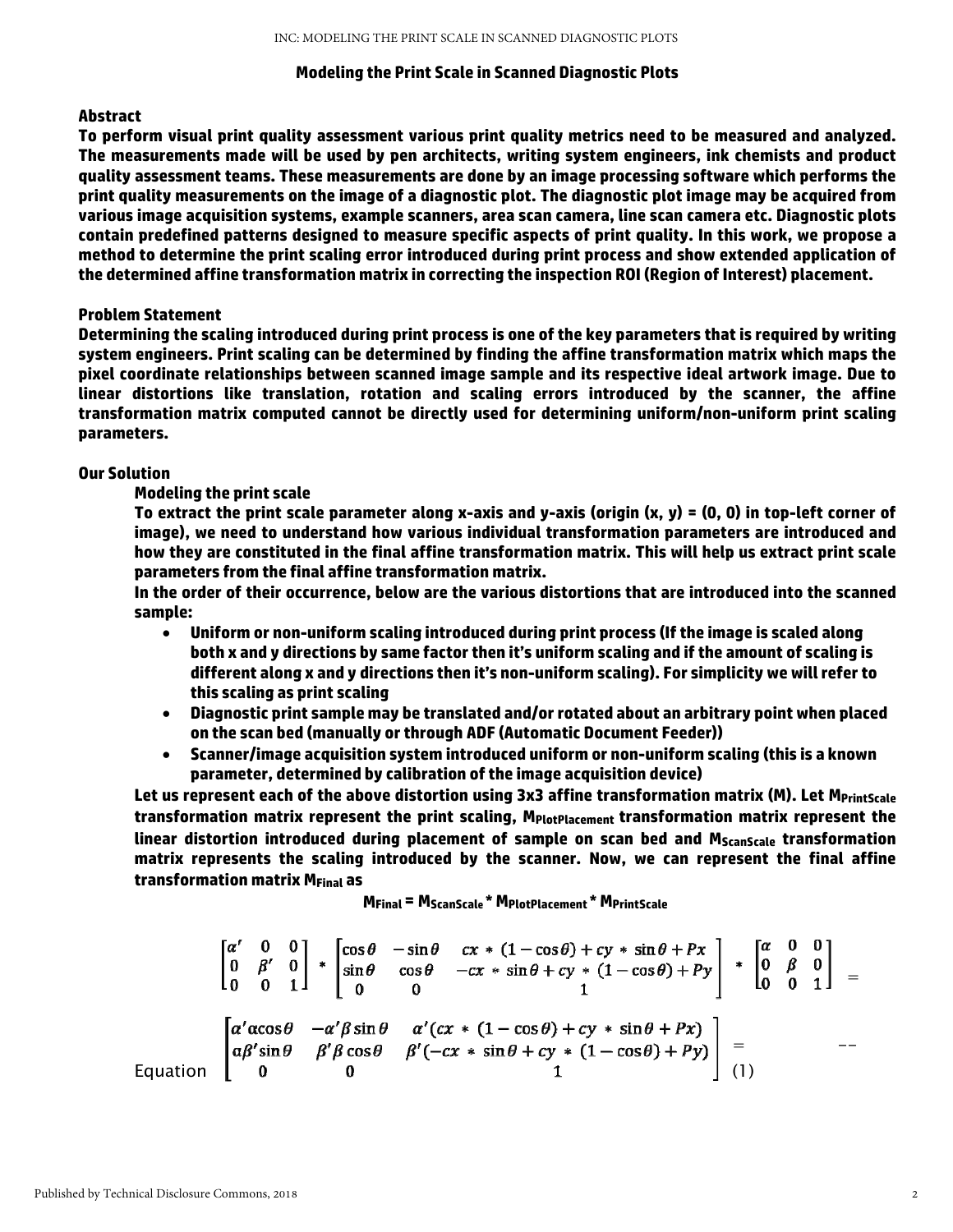#### **Where**

 $\alpha'$ ,  $\beta'$  are scanner scaling along x & y axis respectively  $\alpha$ ,  $\beta$  are print scaling along x & y axis respectively  $cx$ ,  $cy$  is the arbitrary point along which the print sample may be rotated  $Px$ ,  $Py$  is the translation introduced along x and y axis respectively is the angle of rotation

**Calculating the MFinal from the scanned sample** 

**To determine the affine transformation matrix, we need point pairs that correspond to same image region in both ideal artwork image and scanned image. These point pairs can be either determined by identifying predefined objects in the scanned plot called fiducials or by determining key local feature points in both scanned and ideal image. We can take the ideal and measured locations of three or more (N) fiducial centers to calculate the affine transformation matrix MFinal. Let's say Aideal and Ameasured are two 3xN matrices obtained from the ideal and measured locations of three or more fiducial centers in the sample. The affine transformation matrix MFinal is calculated as** 

$$
M_{Final} = (A_{measured} * (A_{ideal})^T) * ((A_{ideal} * (A_{ideal})^T)^{-1}
$$

$$
\begin{bmatrix} a & b & Tx \\ c & d & Ty \\ 0 & 0 & 1 \end{bmatrix} =
$$
Equation (2)

Where A = [P<sub>1</sub><sup>T</sup>, P<sub>2</sub><sup>T,</sup>, …., P<sub>N</sub>T], P<sub>N</sub>T = [X<sub>N</sub>, Y<sub>N</sub>, 1], a & d are scale factors along x and y axis respectively, b & c **are shear factors, Tx & Ty are translation factors.** 

**Using Equation (1) and Equation (2) we have rotation, x print scaling and y print scaling respectively as**   $\mathcal{C}$  $\mathbf{L}$  $\boldsymbol{d}$ 

$$
\theta = \tan^{-1}\left(-\frac{\beta' * b}{\alpha' * d}\right) \qquad \alpha = \frac{c}{\alpha' \cos \theta} = \frac{c}{\beta' \sin \theta} \qquad \beta = \frac{c}{\beta' \cos \theta} = -\frac{b}{\alpha' \sin \theta}
$$

**The above calculation results can be reported to the suitable reporting tool.** 

**Given the ideal and its corresponding scanned (transformed) image, Affine transformation matrix can also be determined by using other methods like image registration, key points detection and matching etc.** 

**Extended application of MFinal to correct the Region of Interest of the objects in a test pattern In textile printing, the dimensions of Print Quality (PQ) test patterns can be severely distorted. The pattern distortion can affect accuracy of PQ measurement algorithms. In this regard, we should determine the coordinate correction parameters of the scanned sample with respect to ideal artwork which will be accounted by PQ algorithms to locate the objects accurately.**

**We can obtain the corrected region of interest of the objects in a test pattern using MFinal. We multiply**  the ideal locations of every object in the test pattern with M<sub>Final</sub> to get the corrected Region of Interest. We convert the ideal locations of each object into a 3\*N matrix, let's say A<sub>ideal</sub> and multiply it with M<sub>Final</sub> **to get the corrected locations, Acorrected.**

 **Acorrected = MFinal \* Aideal**

**Points obtained from the matrix Acorrected are the corrected locations of the object on which the PQ algorithms will process and give the correct metrics. The corrected ROI's are shown in Figure 1(b)** 

#### **Evidence the solution works**

**We ran our experiment on one of the textile samples. This sample is scaled up in x-axis by 2% and scaled down in y-axis by 3% and is having a clockwise rotation of 2 degrees. Figure 1(a) shows the misalignment of the ROI**